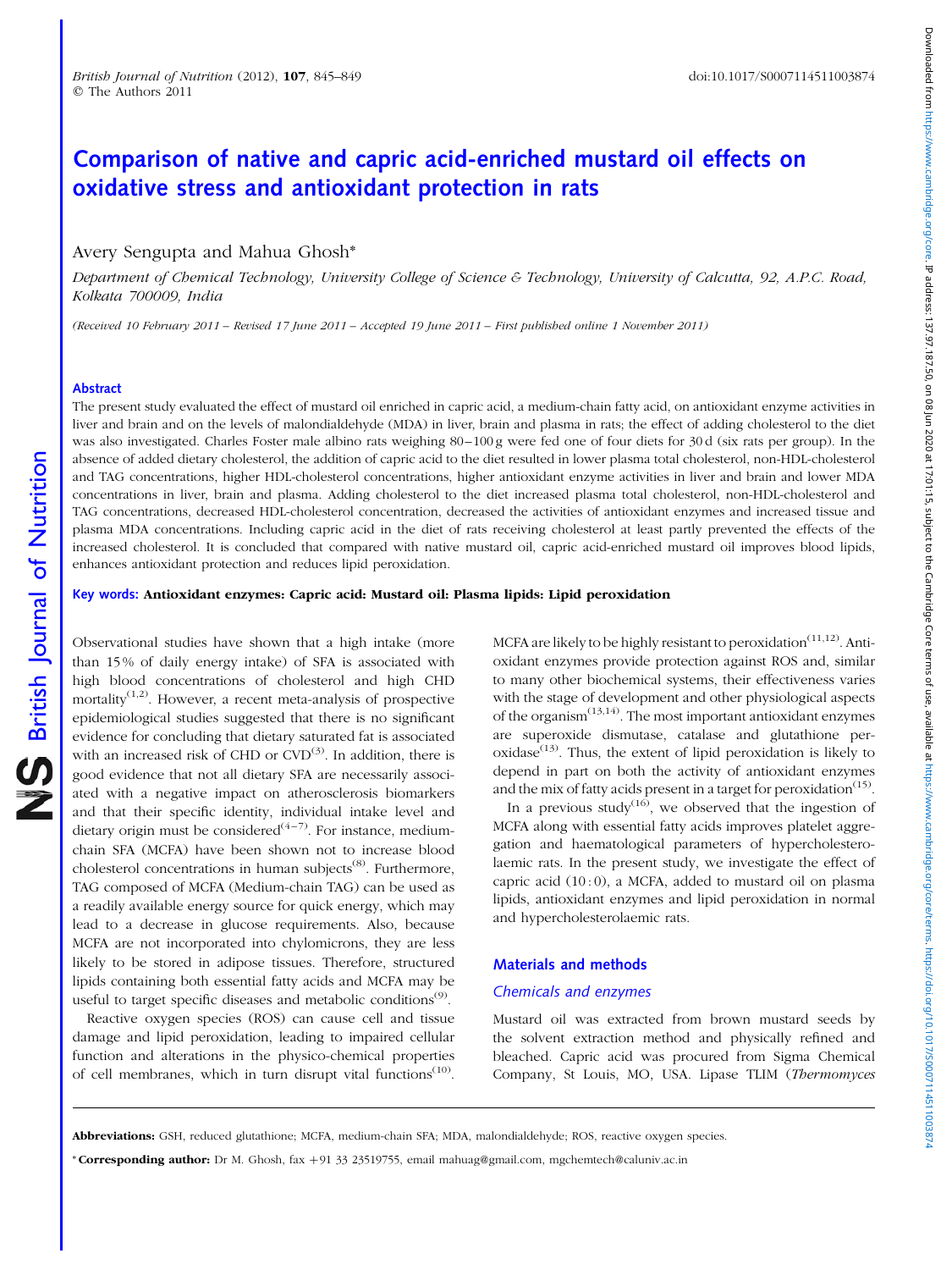|  |  | Table 1. Fatty acid compositions of native and capric acid-enriched mustard oils |  |  |  |  |  |
|--|--|----------------------------------------------------------------------------------|--|--|--|--|--|
|--|--|----------------------------------------------------------------------------------|--|--|--|--|--|

|                                                        | Fatty acid (%, w/w) |            |              |             |                  |               |            |                |              |              |            |
|--------------------------------------------------------|---------------------|------------|--------------|-------------|------------------|---------------|------------|----------------|--------------|--------------|------------|
|                                                        | 10:0                | 16:0       | 18:0         | $18:1n-9$   | 18:2 <i>n</i> -6 | $18:3n-3$     | 20:0       | $20:1n-9$      | 22:0         | $22:1n-9$    | 24:0       |
| Native mustard oil<br>Capric acid-enriched mustard oil | 19.9                | 2.2<br>1.8 | 1.2<br>$1-0$ | 9.4<br>11-1 | 17.9<br>$10-6$   | $10-8$<br>7.2 | 0.8<br>0.6 | $5-2$<br>$3-6$ | $2-0$<br>1.9 | 48.6<br>40.4 | 1.3<br>2.1 |

lanuginosus) was a gift from Novozymes India Private Limited, Bangalore, Karnataka, India. All other reagents used were of analytical grade and procured from Merck India Limited, Mumbai, India.

# Preparation of experimental oil

Capric acid-enriched mustard oil was prepared by the reaction between capric acid and mustard oil in a packed bed bioreactor using lipase TLIM as a catalyst<sup> $(17)$ </sup>. Unreacted fatty acid was separated from the oil by vacuum distillation.

# Chromatographic analysis of oils

Fatty acid compositions of native and capric acid-enriched mustard oil were analysed by GC. The oils were saponified with 0·5 M-KOH and methylated with boron trifluoride in methanol. The gas chromatograph (Agilent 6890 N; J&W Scientific, Wilmington, DE, USA) was fitted with a DB-Wax capillary column  $(30 \text{ m} \times 0.32 \text{ mm} \times 0.25 \text{ \mu m})$  and a flame ionisation detector.  $N_2$ ,  $H_2$  and airflow rate were maintained at 1, 30 and 300 ml/min, respectively. Inlet and detector temperatures were kept at 250°C and the oven temperature was programmed to increase from 150 to 190 $\degree$ C at a rate of 15 $\degree$ C/min, then to hold for 5 min, and then to increase to  $230^{\circ}$ C at a rate of  $4^{\circ}$ C/min, and then again to hold for 10 min. The fatty acid compositions of the native and capric acid-enriched mustard oils are shown in Table 1. The capric acid-enriched oil contained 19·9 % of fatty acids as capric acid.

# Feeding experiment

The work was done under the supervision of the Animal Ethical Committee of the Department of Chemical Technology (University of Calcutta). Charles Foster male albino rats were housed in individual cages. The rats were acclimatised for 2 weeks while receiving free access to water and to a standard laboratory diet. For the duration of the study, the rats were exposed to a 12 h light–12 h dark cycle. Rats weighed 80–100 g at the start of the feeding experiment. They were divided into four groups, each consisting of six animals. Each group was fed a different diet. Diets contained native mustard oil (200 g/kg diet), native mustard oil (200 g/kg diet) plus cholesterol (10 g/kg diet), capric acid-enriched mustard oil (200 g/kg diet) or capric acid-enriched mustard oil (200 g/kg diet) plus cholesterol (10 g/kg diet). The diets were prepared weekly and stored at  $-20^{\circ}$ C. The dietary composition is shown in Table 2.

# Sample collection

After 30 d of the dietary treatments, rats were fasted for 12 h. Then they were anaesthetised with chloroform and killed. Blood samples were collected from the abdominal aorta into EDTA tubes and centrifuged at 1500 rpm for 15 min to separate the erythrocytes and plasma. Liver and brain were harvested, weighed and stored at  $-20^{\circ}$ C until further analysis.

### Analysis of plasma lipid concentrations

Total cholesterol, HDL-cholesterol and TAG concentrations were determined using enzyme kits supplied by Merck India Limited.

#### Enzyme assays

Measured amounts of liver and brain were homogenised in phosphate buffer. The samples were then centrifuged and the supernatants were used for the enzyme assay. The activity of catalase was determined spectrometrically by the method of Aebi<sup>(18)</sup>. Superoxide dismutase activity was assayed by measuring the auto-oxidation of haematoxylin as described by Martin *et al.*<sup>(19)</sup>. Reduced glutathione (GSH) was determined by the method of Ellman<sup> $(20)$ </sup>. Total activity of glutathione peroxidase (EC.1.11.1.9.) was determined in the tissue homogenates and plasma according to Flohe & Günzler<sup>(21)</sup>. All enzyme activities are expressed as enzyme units per mg protein. Protein content was determined using the method of Lowry et  $al^{(22)}$ .

# Products of lipid peroxidation

For lipid peroxide measurement, approximately 1 g of liver or 0·4 ml of plasma was placed into a glass centrifuge tube

Table 2. Proximate composition of the diets

|                                     |                 | Diet (g/kg diet)                    |                             |                                                 |  |  |  |  |  |  |
|-------------------------------------|-----------------|-------------------------------------|-----------------------------|-------------------------------------------------|--|--|--|--|--|--|
|                                     | Control<br>diet | Control<br>diet with<br>cholesterol | Capric<br>acid-rich<br>diet | Capric<br>acid-rich<br>diet with<br>cholesterol |  |  |  |  |  |  |
| Starch                              | 550             | 550                                 | 550                         | 550                                             |  |  |  |  |  |  |
| Fat-free casein                     | 180             | 180                                 | 180                         | 180                                             |  |  |  |  |  |  |
| Salt mixture                        | 40              | 40                                  | 40                          | 40                                              |  |  |  |  |  |  |
| Husk                                | 30              | 30                                  | 30                          | 30                                              |  |  |  |  |  |  |
| Native mustard oil                  | 200             | 200                                 |                             |                                                 |  |  |  |  |  |  |
| Capric acid-enriched<br>mustard oil |                 |                                     | 200                         | 200                                             |  |  |  |  |  |  |
| Cholesterol                         |                 | 10                                  |                             | 10                                              |  |  |  |  |  |  |
| Vitamin B capsules*                 | 10              | 10                                  | 10                          | 10                                              |  |  |  |  |  |  |

\* Number of capsules used per kg diet.

British Journal of Nutrition

NS British Journal of Nutrition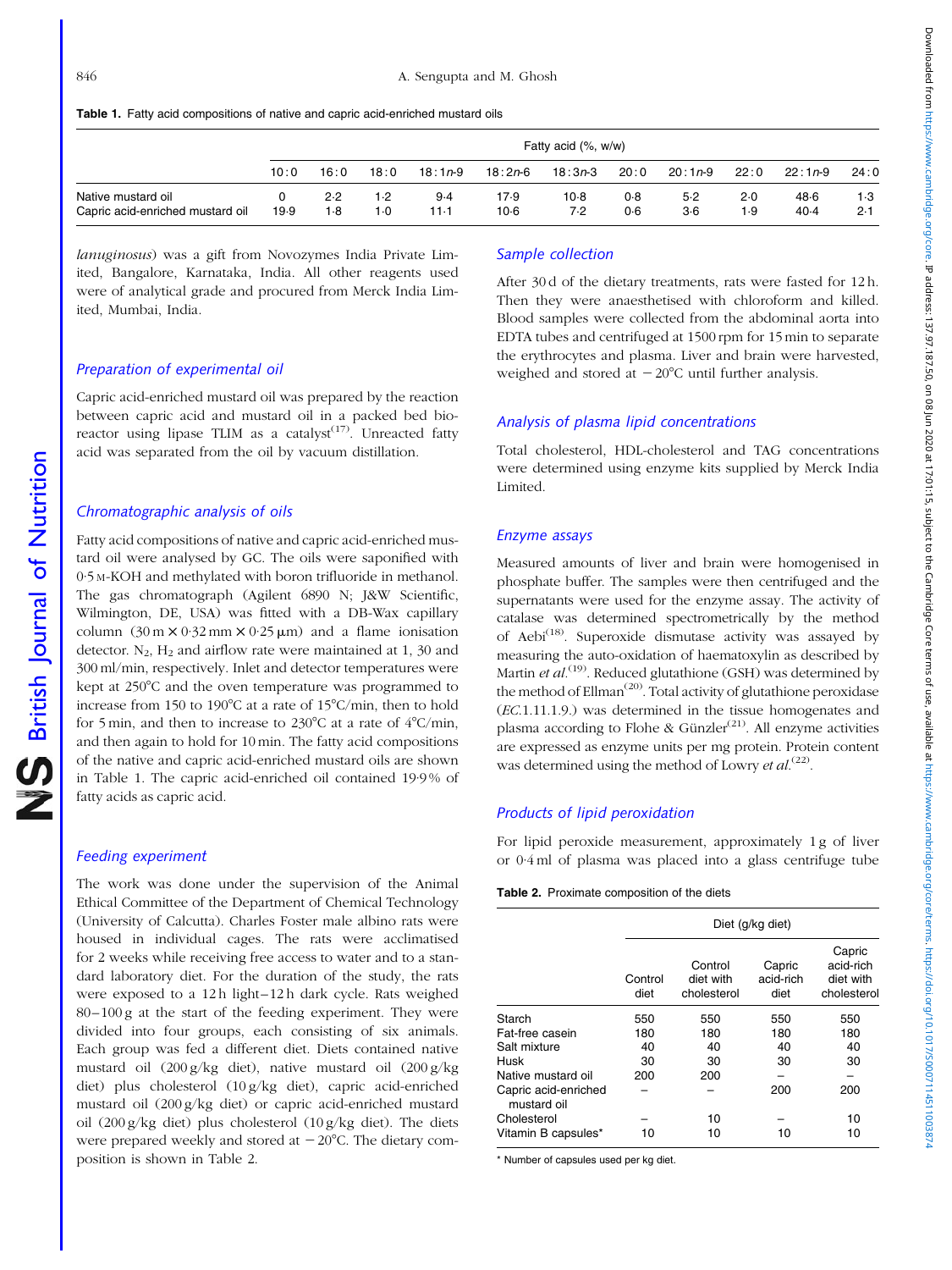(Mean values with their standard errors for six rats per diet group)

|                                                                                                |                                                            |                             | Native mustard oil                                      |                             |                                                                         |                                | Capric acid-enriched mustard oil                                   |                                |  |  |  |
|------------------------------------------------------------------------------------------------|------------------------------------------------------------|-----------------------------|---------------------------------------------------------|-----------------------------|-------------------------------------------------------------------------|--------------------------------|--------------------------------------------------------------------|--------------------------------|--|--|--|
|                                                                                                | No added<br>cholesterol                                    |                             | $+$ Cholesterol                                         |                             | No added<br>cholesterol                                                 |                                | $+$ Cholesterol                                                    |                                |  |  |  |
| Parameters                                                                                     | Mean                                                       | <b>SEM</b>                  | Mean                                                    | <b>SEM</b>                  | Mean                                                                    | <b>SEM</b>                     | Mean                                                               | <b>SEM</b>                     |  |  |  |
| Total cholesterol (mg/l)<br>HDL-cholesterol (mg/l)<br>Non-HDL-cholesterol (mg/l)<br>TAG (mg/l) | 772.0 <sup>a</sup><br>$230.0^a$<br>$291.6^a$<br>$1251.6^a$ | 27.0<br>22.1<br>12.3<br>2.2 | $932.8^{b}$<br>$169.2^{b}$<br>$484.1^{b}$<br>$1397.7^b$ | 29.8<br>21.1<br>1.6<br>12.9 | $708.2^\circ$<br>$306.2^{\circ}$<br>$154.7^{\circ}$<br>$1236.4^{\circ}$ | 2.3<br>18.2<br>$15-6$<br>$3-4$ | 767.1 <sup>a</sup><br>$240.0^a$<br>$275.4^{a}$<br>$1328.8^{\circ}$ | 18.9<br>$18-5$<br>9.9<br>$1-0$ |  |  |  |

a,b,c,d Mean values within a row with unlike superscript letters were significantly different ( $P$ < 0.05).

(70 ml) for 2 min in a solvent mixture consisting of 10 ml chloroform and 20 ml methanol, and homogenised on ice. Then, 10 ml of chloroform was added and homogenisation continued for another 30 s. Finally, 10 ml of redistilled water were added and the mixture was homogenised for 30 s. The tubes were then centrifuged for 20 min at 4000 rpm, and the chloroform layer was separated<sup>(23)</sup>. Thiobarbituric acidreactive substances were measured according to the method described by Schmedes & Hølmer<sup>(24)</sup>. Malondialdehyde (MDA) concentration was calculated by taking the extinction coefficient of MDA to be  $1.56 \times 10^5$ /M cm<sup>(25)</sup>.

### Statistical analysis

All the data are presented as means with their standard errors. Statistical comparisons between groups were performed using Student's t test.

# **Results**

British Journal of Nutrition

**NS** British Journal of Nutrition

# Effect of the different diets on plasma lipid concentrations

In the absence of added dietary cholesterol, plasma total cholesterol, non-HDL-cholesterol and TAG concentrations were lower in rats fed the capric acid-enriched mustard oil compared with those fed the native mustard oil (Table 3). Conversely, HDL-cholesterol concentration was higher in rats fed the capric acid-enriched mustard oil (Table 3). Adding cholesterol to the diet increased plasma total cholesterol, non-HDL-cholesterol and TAG concentrations and decreased HDL-cholesterol concentration (Table 3). However, the plasma lipid profile

| <b>Table 4.</b> Antioxidant activity of liver tissue |  |
|------------------------------------------------------|--|
|------------------------------------------------------|--|

(Mean values with their standard errors for six rats per diet group)

was better when rats received the capric acid-enriched mustard oil plus cholesterol compared with those that received the native mustard oil plus cholesterol (Table 3).

#### Antioxidant enzyme activities

The same pattern of effect of the diets was seen on antioxidant enzyme activities in both liver and brain (Tables 4 and 5). In the absence of added dietary cholesterol, antioxidant enzyme activities were much higher in the liver and brain of rats fed the capric acid-enriched mustard oil compared with those fed the native mustard oil (Tables 4 and 5). Adding cholesterol to the diet decreased the activities of all enzymes, although the effect was not significant in all cases. However, all enzyme activities were higher in liver and brain when rats received the capric acid-enriched mustard oil plus cholesterol compared with those that received the native mustard oil plus cholesterol (Tables 4 and 5). The highest enzyme activities were always seen in the group receiving the capric acid-enriched mustard oil. Interestingly, enzyme activities were often higher in tissues of rats fed the capric acid-enriched mustard oil plus cholesterol than in those fed the native mustard oil.

#### Lipid peroxidation

The same pattern of effect of the diets was seen on MDA concentrations in liver, brain and plasma [\(Table 6\)](#page-3-0). In the absence of added dietary cholesterol, MDA concentrations were much lower in tissues and plasma of rats fed the capric acidenriched mustard oil compared with those fed the native mustard oil ([Table 6\)](#page-3-0). Adding cholesterol to the diet increased

|                                                                                                                      |                                                                           |                              | Native mustard oil                                         |                              |                                                                          | Capric acid-enriched mustard oil |                                                                |                              |  |  |
|----------------------------------------------------------------------------------------------------------------------|---------------------------------------------------------------------------|------------------------------|------------------------------------------------------------|------------------------------|--------------------------------------------------------------------------|----------------------------------|----------------------------------------------------------------|------------------------------|--|--|
|                                                                                                                      | No added<br>cholesterol                                                   |                              | $+$ Cholesterol                                            |                              | No added<br>cholesterol                                                  |                                  | $+$ Cholesterol                                                |                              |  |  |
| Antioxidant enzymes                                                                                                  | Mean                                                                      | <b>SEM</b>                   | Mean                                                       | <b>SEM</b>                   | Mean                                                                     | <b>SEM</b>                       | Mean                                                           | <b>SEM</b>                   |  |  |
| CAT (U/min per mg protein)<br>SOD (U/min per mg protein)<br>GSH (U/min per mg protein)<br>GPx (U/min per mg protein) | 3.11 <sup>a</sup><br>1.1 <sup>a</sup><br>22.68 <sup>a</sup><br>$0.59^{a}$ | 0.08<br>0.03<br>0.09<br>0.09 | $1.7^{b}$<br>0.9 <sup>b</sup><br>$11.89^{b}$<br>$0.44^{b}$ | 0.08<br>0.04<br>0.12<br>0.02 | 7.7 <sup>c</sup><br>$3.12^{\circ}$<br>$38.76^\circ$<br>0.92 <sup>c</sup> | 0.21<br>0.22<br>0.08<br>0.09     | 4.16 <sup>d</sup><br>$2.13^{d}$<br>$25.22^d$<br>$0.75^{\rm d}$ | 0.25<br>0.22<br>0.18<br>0.06 |  |  |

CAT, catalase; SOD, superoxide dismutase; GSH, reduced glutathione; GPx, glutathione peroxidase. Mean values within a row with unlike superscript letters were significantly different ( $P<0.05$ ).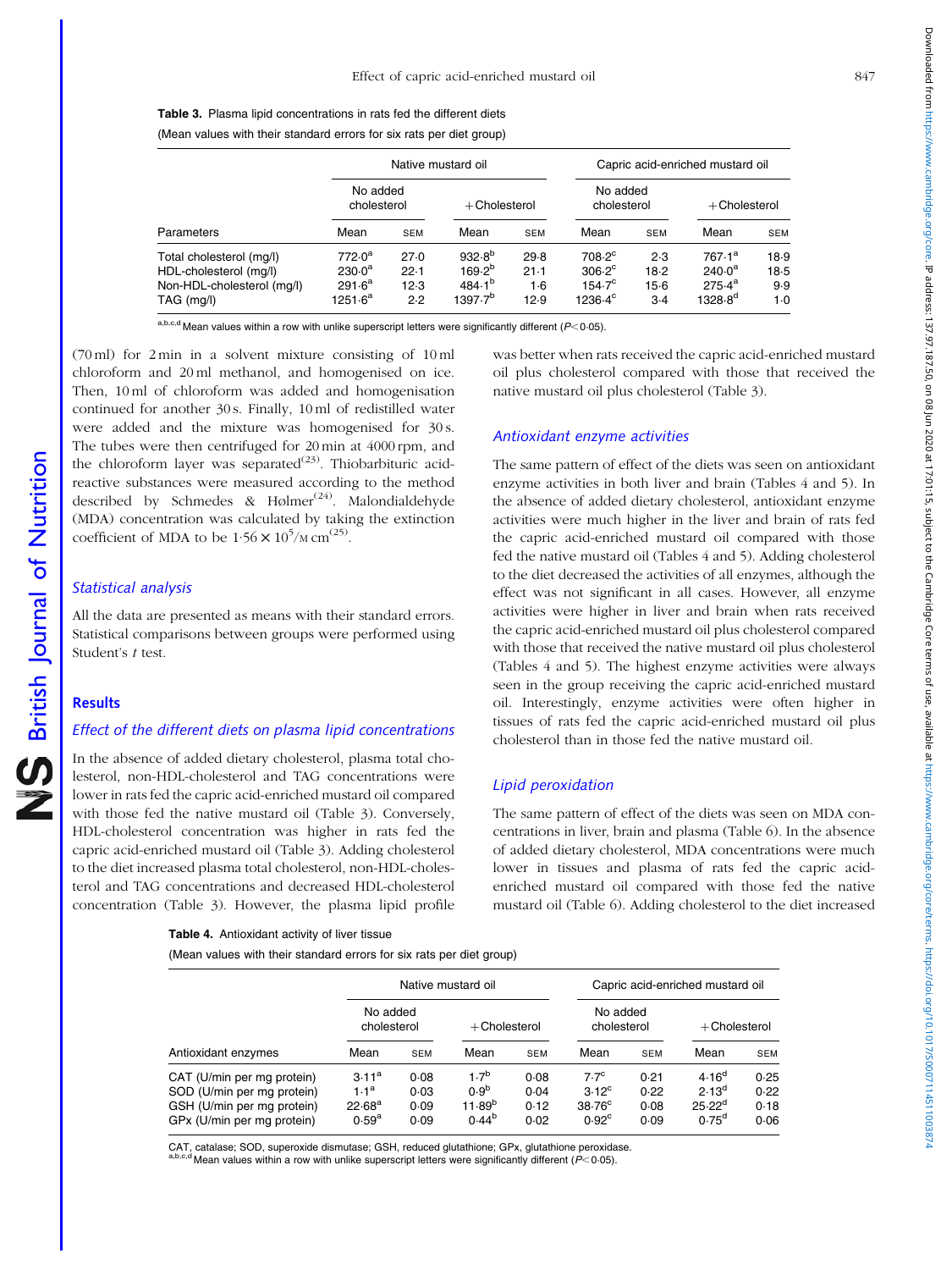<span id="page-3-0"></span>(Mean values with their standard errors for six rats per diet group)

|                                                                                                                      |                                                                                |                              | Native mustard oil                                                  |                              | Capric acid-enriched mustard oil                                            |                              |                                                                             |                              |  |
|----------------------------------------------------------------------------------------------------------------------|--------------------------------------------------------------------------------|------------------------------|---------------------------------------------------------------------|------------------------------|-----------------------------------------------------------------------------|------------------------------|-----------------------------------------------------------------------------|------------------------------|--|
|                                                                                                                      | No added<br>cholesterol                                                        |                              | $+$ Cholesterol                                                     |                              | No added<br>cholesterol                                                     |                              | $+$ Cholesterol                                                             |                              |  |
| Antioxidant enzymes                                                                                                  | Mean                                                                           | <b>SEM</b>                   | Mean                                                                | <b>SEM</b>                   | Mean                                                                        | <b>SEM</b>                   | Mean                                                                        | SEM                          |  |
| CAT (U/min per mg protein)<br>SOD (U/min per mg protein)<br>GSH (U/min per mg protein)<br>GPx (U/min per mg protein) | 2.07 <sup>a</sup><br>1.29 <sup>a</sup><br>22.96 <sup>a</sup><br>$0.50^{\rm a}$ | 0.08<br>0.01<br>0.12<br>0.08 | 1.24 <sup>b</sup><br>$0.75^{b}$<br>11.33 <sup>b</sup><br>$0.38^{b}$ | 0.71<br>0.02<br>0.89<br>0.12 | 7.05 <sup>c</sup><br>3.37 <sup>c</sup><br>$37.89^{\circ}$<br>$0.82^{\circ}$ | 0.71<br>0.35<br>0.91<br>0.13 | 3.96 <sup>d</sup><br>2.10 <sup>d</sup><br>$25.09^{\circ}$<br>$0.62^{\circ}$ | 0.34<br>0.16<br>0.23<br>0.09 |  |

CAT, catalase; SOD, superoxide dismutase; GSH, reduced glutathione; GPx, glutathione peroxidase.

 $b,c,d$  Mean values within a row with unlike superscript letters were significantly different (P<0.05).

MDA concentrations. However, MDA concentrations were lower when rats received the capric acid-enriched mustard oil plus cholesterol compared with those that received the native mustard oil plus cholesterol (Table 6). The highest MDA concentrations were always seen in the group receiving the native mustard oil plus cholesterol.

# **Discussion**

British Journal of Nutrition

**S** British Journal of Nutrition

The capric acid-enriched mustard oil comprised almost 20 % of fatty acids as capric acid. The increased capric acid content was accommodated by a reduction in the content of several other fatty acids including linoleic,  $\alpha$ -linolenic and erucic acids. Thus, the modified oil had a lower content of unsaturated fatty acids and PUFA.

Feeding rats a diet containing cholesterol resulted in the anticipated adverse profile of blood lipids. In human subjects, this adverse profile increases the risk of  $CHD<sup>(26-29)</sup>$ . The present study indicated that oil enriched with capric acid resulted in an improvement in the blood lipid profile even when cholesterol was present in the diet. Thus, capric acid may be useful to lower disease risk.

Hypercholesterolaemia increases the levels of the lipid peroxidation product MDA in the blood and aortic tissue<sup>(30,31)</sup>. This suggests that hypercholesterolaemia induces oxidative stress. Indeed, the ROS-producing activity of polymorphonuclear leucocytes is increased in hypercholesterolaemia<sup>(31)</sup>. Various factors have been implicated in the release of ROS and polymorphonuclear leucocytes during hypercholesterolaemia(32). ROS exert their cytotoxic effects by causing peroxidation of unsaturated fatty acids of membrane phospholipids,

which can result in an elevation in membrane fluidity and permeability and loss of cellular integrity<sup>(33,34)</sup>. Here, we show that the inclusion of capric acid in the diet decreases MDA concentration even in the presence of hypercholesterolaemia, suggesting that oxidative stress was presumably lower in animals fed that diet.

The activities of antioxidant enzymes such as superoxide dismutase, catalase and glutathione peroxidase form the first line of defence against  $ROS^{(35)}$ , and the decrease in these activities seen in rats fed cholesterol most probably contributes to the observed oxidative stress (i.e. the increased MDA concentration). Since antioxidant enzymes play an important role in controlling lipid peroxidation<sup> $(35)$ </sup>, an increase in the activities of these enzymes can delay the progression of atherosclerosis. In the present study, the antioxidant enzyme activities were increased when capric acid was fed even when hypercholesterolaemia was induced. Restoration of the activities of these enzymes in the liver and brain tissue with capric acid may be due to the increased intracellular concentration of the non-enzymatic antioxidant GSH, whose level was decreased in the liver and brain of rats with hypercholesterolaemia. GSH was measured, expressed as U/min per mg protein. Capric acid increased GSH levels in both liver and brain tissues. GSH is one of the body's most important endogenous antioxidants responsible for free radical scavenging in all cell types<sup> $(36,37)$ </sup>. Thus, capric acid treatment offers increased antioxidant protection to hepatic tissue even during hypercholesterolaemia.

We interpret the present findings to demonstrate that capric acid is responsible for improved blood lipid profile, enhanced antioxidant defences and decreased lipid peroxidation.

Table 6. Lipid peroxidation of liver and brain homogenates and plasma peroxidation (Mean values with their standard errors for six rats per diet group)

|                                                                                                                                                              | Native mustard oil                                |                      |                                         |                      | Capric acid-enriched mustard oil                            |                      |                                                    |                      |
|--------------------------------------------------------------------------------------------------------------------------------------------------------------|---------------------------------------------------|----------------------|-----------------------------------------|----------------------|-------------------------------------------------------------|----------------------|----------------------------------------------------|----------------------|
|                                                                                                                                                              | No added<br>cholesterol                           |                      | $+$ Cholesterol                         |                      | No added<br>cholesterol                                     |                      | $+$ Cholesterol                                    |                      |
| Peroxidation                                                                                                                                                 | Mean                                              | <b>SEM</b>           | Mean                                    | <b>SEM</b>           | Mean                                                        | <b>SEM</b>           | Mean                                               | <b>SEM</b>           |
| Liver lipid (nM-malondialdehyde/min per mg protein)<br>Brain lipid (nM-malondialdehyde/min per mg protein)<br>Plasma (nm-malondialdehyde/min per mg protein) | $2.5^a$<br>2.73 <sup>a</sup><br>6.67 <sup>a</sup> | 0.07<br>0.04<br>0.62 | $6.64^{b}$<br>$5.74^{b}$<br>$10.93^{b}$ | 0.19<br>0.21<br>0.82 | 1.19 <sup>c</sup><br>1.00 <sup>c</sup><br>4.06 <sup>c</sup> | 0.17<br>0.01<br>0.12 | 3.32 <sup>d</sup><br>3.04 <sup>d</sup><br>$7.85^d$ | 0.09<br>0.11<br>0.28 |

a,b,c,d Mean values within a row with unlike superscript letters were significantly different ( $P$ < 0.05).